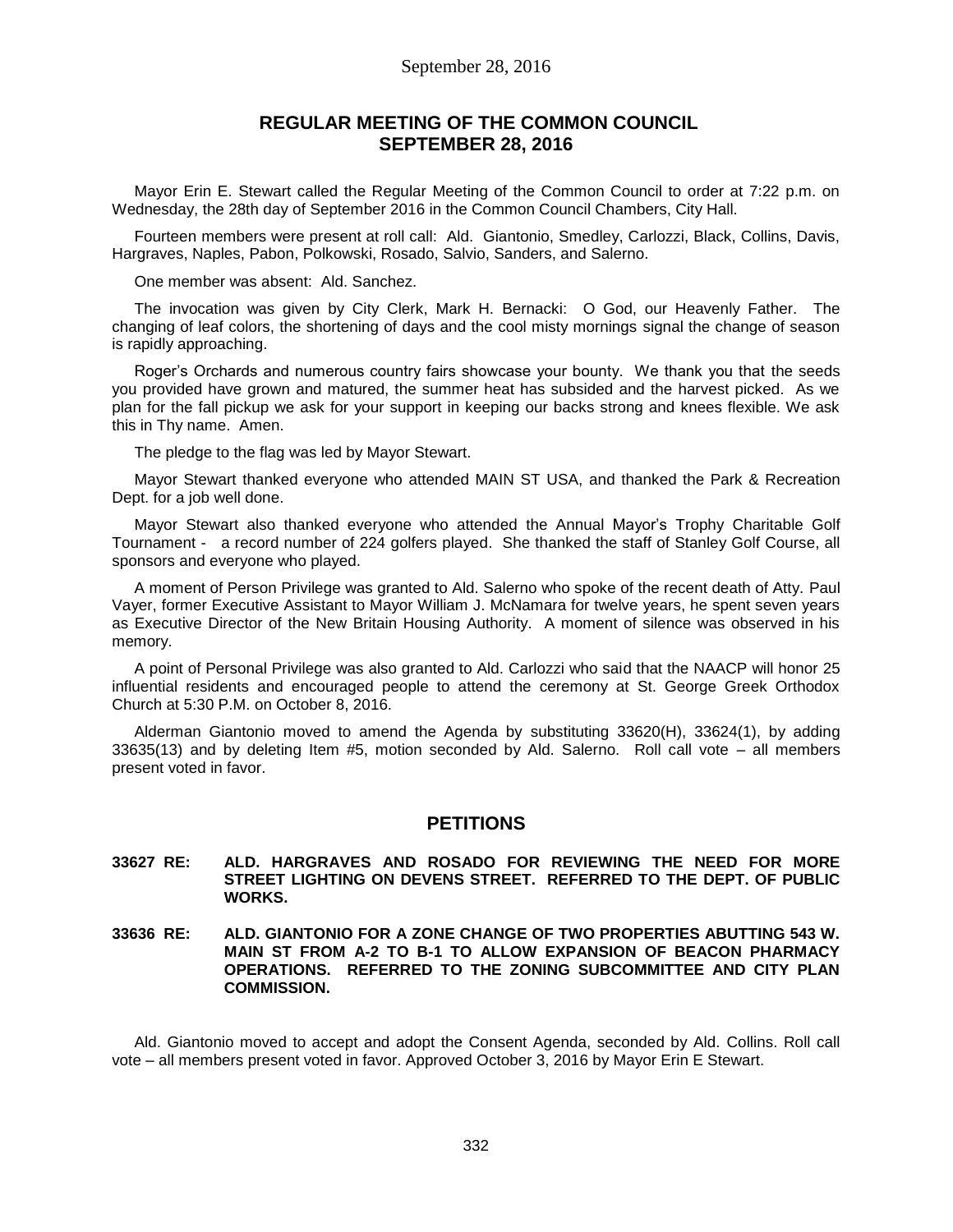# **CONSENT AGENDA**

# **BOARD OF POLICE COMMISSIONERS**

### **33456-1 RE: SPEEDING ON HAZELMERE ROAD**

To Her Honor, the Mayor, and the Common Council of the City of New Britain: the undersigned beg leave to report the following:

The Traffic Safety Bureau supervisor conducted a traffic study and found no motor vehicle accidents on Hazelmere Road in the past three years. During the same time period, there have been no reported motor vehicle complaints or motor vehicle arrests. The Patrol Division and the Traffic Safety Bureau have monitored the area on several occasions, but observed no motor vehicles travelling excessively fast in the posted 25 MPH zone. Data indicates no excessive speed problem on Hazelmere Road and no action necessary by the Board. The Patrol Division and the Traffic Safety Bureau will continue random enforcement patrols in the area.

As a result of the Traffic Safety Bureau findings and corrective actions, the Board voted to continue with random enforcement patrols in the area.

> Jack W. Ferguson II Clerk of the Board

#### **33490-1 RE: HANDICAP PARKING SIGN AT 34 RICHARD STREET**

To Her Honor, the Mayor, and the Common Council of the City of New Britain: the undersigned beg leave to report the following:

The Traffic Bureau Supervisor inspected the area and consulted with the Engineering Project Manager of Public Works regarding this request. Authorizing a handicap parking sign installed by the City carries with it the requirement to make the area compliant with ADA regulations. Furthermore, a handicap parking sign does not guarantee an open space for an ADA bus to pick up or drop off passengers. It is recommended that this request be denied, and in its place create a space "No Parking Zone – Buses Only", to allow for the safe loading and unloading of ADA bus passengers.

The Board voted to deny the placing of a handicapped sign in front of the property at 34 Richard Street, instead place a "No Parking Zone – Buses Only" sign to allow for the safe loading and unloading of ADA bus passengers.

Jack W. Ferguson II Clerk of the Board

#### **33507-1 RE: CROSSWALK AT 59 ARCH ST**

To Her Honor, the Mayor, and the Common Council of the City of New Britain: the undersigned beg leave to report the following:

The Traffic Bureau Supervisor inspected the area and consulted with the Public Works Engineering Project Manager regarding this request. This would be a mid-block crossing with no vehicular traffic controls. Currently, a clearly marked, traffic signal controlled pedestrian crosswalk, is located a short distance away at the intersection of Arch Street, Main Street, Chestnut Street and Walnut Street. The Traffic Bureau and Engineering recommendation is to deny this petition.

The Board voted to deny this petition to add a crosswalk at 59 Arch Street.

Jack W. Ferguson II Clerk of the Board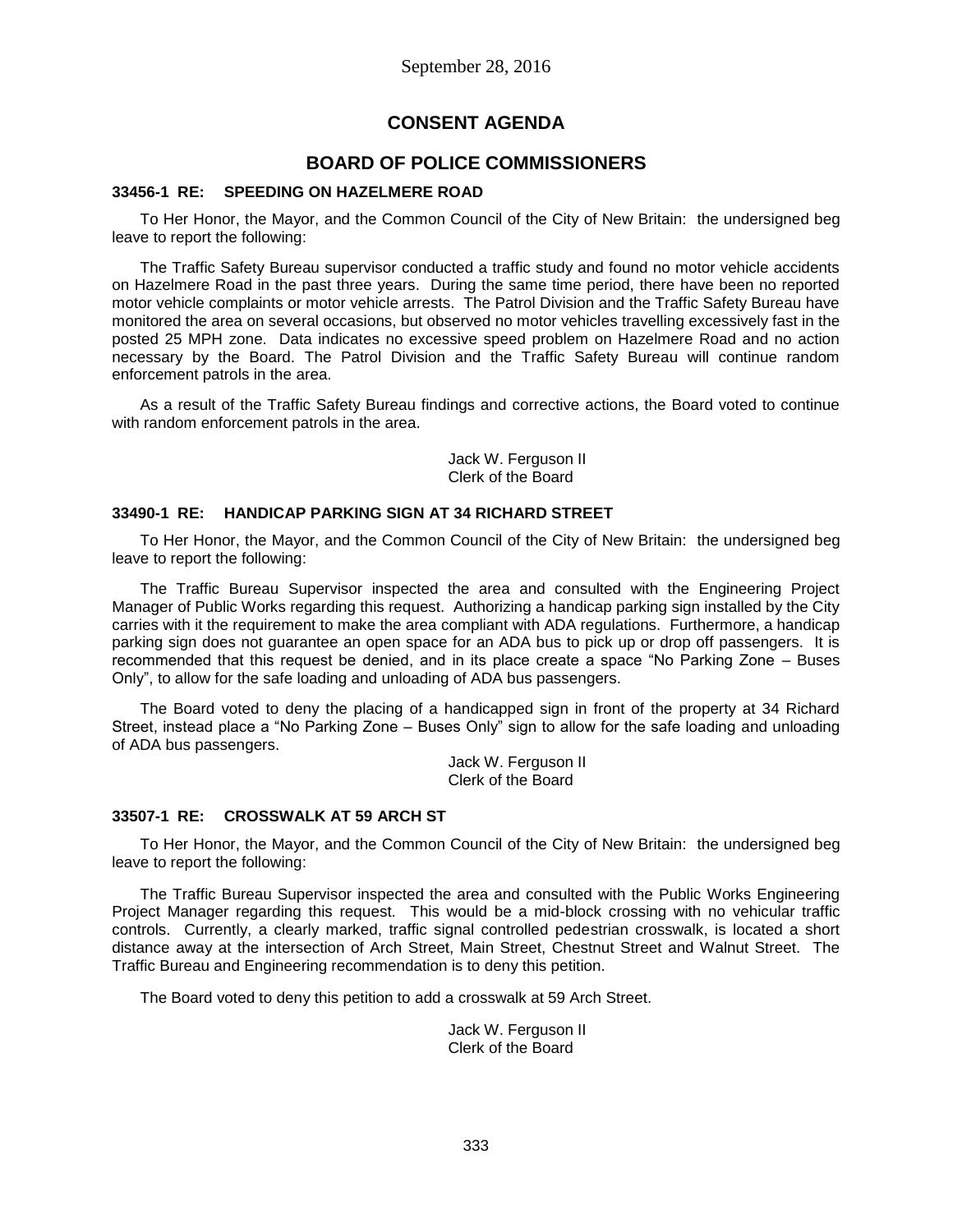#### **33508-1 RE: MID-BLOCK CROSSWALK AT INTERSECTION OF LINCOLN AND ADAMS STREETS**

To Her Honor, the Mayor, and the Common Council of the City of New Britain: the undersigned beg leave to report the following:

The Traffic Bureau Supervisor inspected the area and consulted with the Public Works Engineering Project Manager regarding this request. There appears to be a significant number of pedestrians, many with strollers, who frequent the area and access Walnut Hill Park along this path. It is recommended to approve this petition for a crosswalk at the intersection of Lincoln and Adams Street with high visibility signage as needed, and to update the existing crosswalk at Adams and Vine Streets with new signage.

The Board voted to approve this petition to add a mid-block crosswalk at the intersection of Lincoln and Adams Streets with high visibility signage as needed, along with updating the existing crosswalk at Adams and Vine Streets.

> Jack W. Ferguson II Clerk of the Board

#### **33543-1 RE: REVIEW OF PROBLEMS REGARDING CONSTRUCTION TRUCKS ON BLACK ROCK AVE**

To Her Honor, the Mayor, and the Common Council of the City of New Britain: the undersigned beg leave to report the following:

This complaint was previously addressed by Petitions #32118 and #33257. As a result of these petitions, "No Engine Brake" signs were installed on Black Rock Avenue and a formal request was made by Chief James Wardwell to the Office of the State Traffic Administration (OSTA) to designate Black Rock Avenue as a "No Through Truck" route, and it was denied. The Patrol Division and Traffic Safety Bureau will conduct speed enforcement in the area, specifically during the late night and early morning hours, in an attempt to minimize the impact to the area residents.

This petition requires no further action by the Board.

Jack W. Ferguson II Clerk of the Board

# **CITY CLERK**

#### **33618 RE: CLAIMS FOR INJURIES AND/OR PROPERTY DAMAGE**

To Her Honor, the Mayor, and the Common Council of the City of New Britain: the undersigned beg leave to report the following:

#### CLAIMANTS NAME

- Revzon, Michael A.
- Staywell LLC

Mark H. Bernacki City Clerk

### **PURCHASING DEPARTMENT**

#### **33619 RE: COOPERATIVE PURCHASING OF BITUMINOUS CONCRETE AT STANLEY GOLF COURSE**

To Her Honor, the Mayor, and the Common Council of the City of New Britain: the undersigned beg leave to report the following: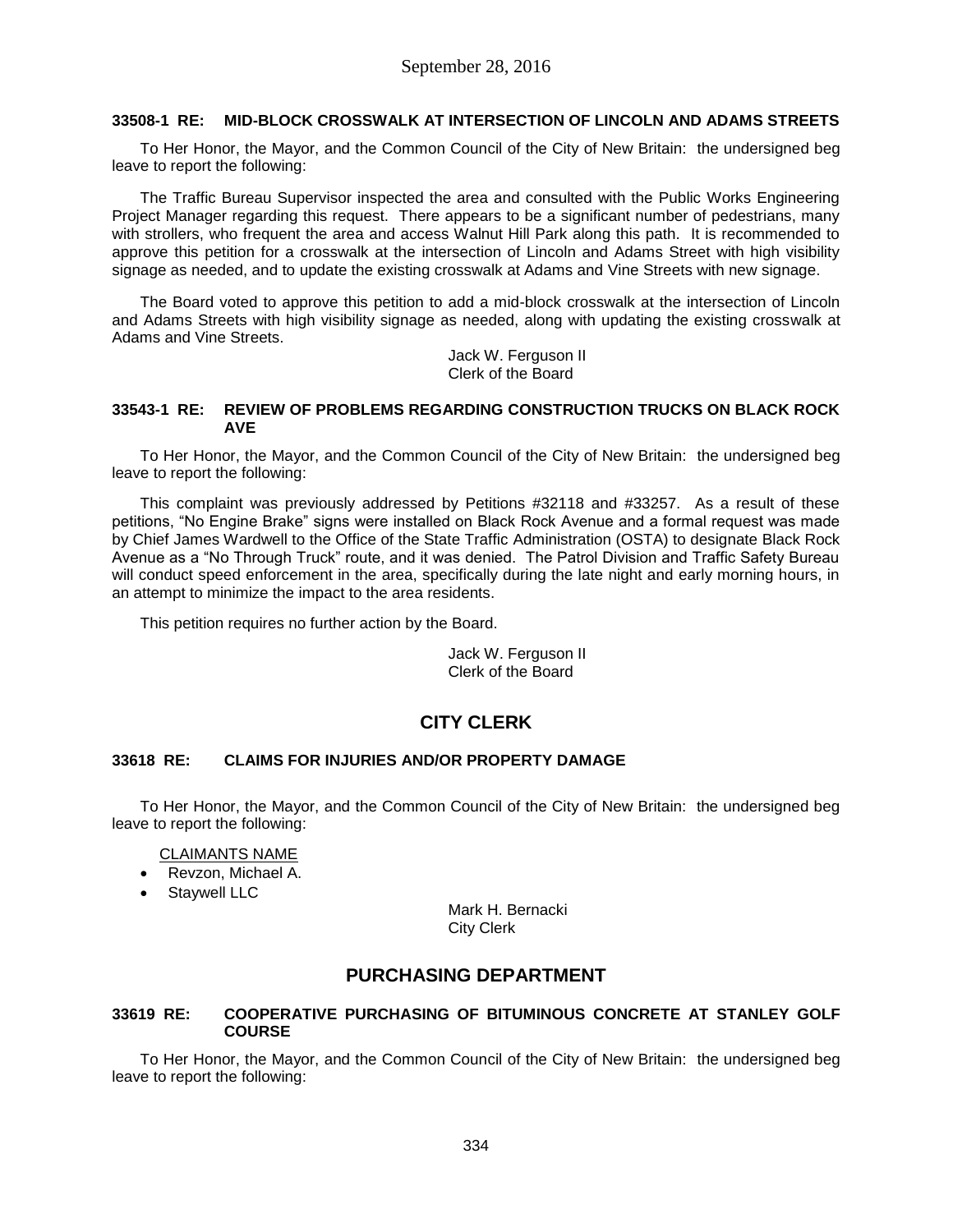In accordance with City Code of Ordinances, Chapter 2, Article VIII, Division 1, Section 2-538 (a) and (b), a purchase order was requested by the Parks, Recreation and Community Services Department for the following under the State of Connecticut's Cooperative Purchasing Plan:

Supplier **Item Item Item Price** Tilcon Connecticut, Inc. New Britain, CT Bituminous Concrete and the Installation of it \$95,195.60

The Parks, Recreation and Community Services Department has requested the purchase of Bituminous Concrete and the Installation of it around the Stanley Golf Course Club House, Service Road, and Maintenance Building utilizing the State of Connecticut's Contract Award #15PSX0232.The areas that the Bituminous Concrete will be installed at the Stanley Golf Course have not been paved for approximately twenty-five (25) years and are in need of repairs and installation of new Bituminous Concrete due to cracks and holes in the pavement. Funding for this purchase is within a LOCIP, Fiscal Year 2017, account number, 2131500117-52094, Public Works, Stanley Golf Course Paving.

RESOLVED: That the Purchasing Agent is hereby authorized to issue a purchase order for \$95,195.60 to Tilcon Connecticut, Inc. of New Britain, CT for the purchase of Bituminous Concrete and the Installation of it at the Stanley Golf Course utilizing the State of Connecticut's Cooperative Purchasing Plans, Contract Award #15PSX0232.

> Jack Pieper Purchasing Agent

#### **33620 RE: COOPERATIVE PURCHASING - PROCESSED STONE AND CLASS 2 ASPHALT FOR THE PARKS DEPT. - STANLEY GOLF COURSE**

To Her Honor, the Mayor, and the Common Council of the City of New Britain: the undersigned beg leave to report the following:

In accordance with City Code of Ordinances, Chapter 2, Article VIII, Division 1, Section 2-538 (a), a purchase order was requested by the Parks, Recreation and Community Services Department for the following under the State of Connecticut's Cooperative Purchasing Plan:

| Supplier                      | Description            | Quantity | Unit Price  | Total Price |
|-------------------------------|------------------------|----------|-------------|-------------|
| <b>Tilcon Connecticut Inc</b> | <b>Processed Stone</b> | 375 Tons | \$15.75     | \$5,906.25  |
| New Britain, CT.              |                        |          |             |             |
|                               | Class 2 Asphalt        | 665 Tons | \$72.17     | \$47.993.05 |
|                               |                        |          | Total Price | \$53.899.30 |

The Parks, Recreation and Community Services Department requested a purchase order for the purchase of Processed Stone and Class 2 Asphalt for the Stanley Golf Course utilizing the State of Connecticut's Contract Awards #14PSX0143 for the Processed Stone and #15PSX0228 for the Class 2 Asphalt. The Stanley Golf Course needs the Processed Stone and Class 2 Asphalt for the preparation and paving of additional golf cart paths on the newly constructed Red 9 Golf Course area. The additional golf cart paths are to be added to the 11th, 12th 13th and 14th holes. The Class 2 Asphalt will also be used to resurface older golf cart paths on the White and Blue Nines at the Golf Course as well. The installation of the Processed Stone and Class 2 Asphalt will be installed at the Golf Course by the Public Works Department. Funding is available for this purchase in the Parks, Recreation and Community Services Department, Stanley Golf Course, account number 201420101-5746, Stanley Golf Course Miscellaneous Capital Projects.

RESOLVED: That the Purchasing Agent is hereby authorized to issue a purchase order for \$53,899.30.00 to Tilcon Connecticut Inc of New Britain, CT utilizing the State of Connecticut's Cooperative Purchasing Plan for the purchase of three hundred and seventy-five (375) Tons of Processed Stone, Contract Award #14PSX0143 and six hundred and sixty-five (665) tons of Class 2 Asphalt, Contract Award # 15PSX0228 for the Stanley Golf Course.

> Jack Pieper Purchasing Agent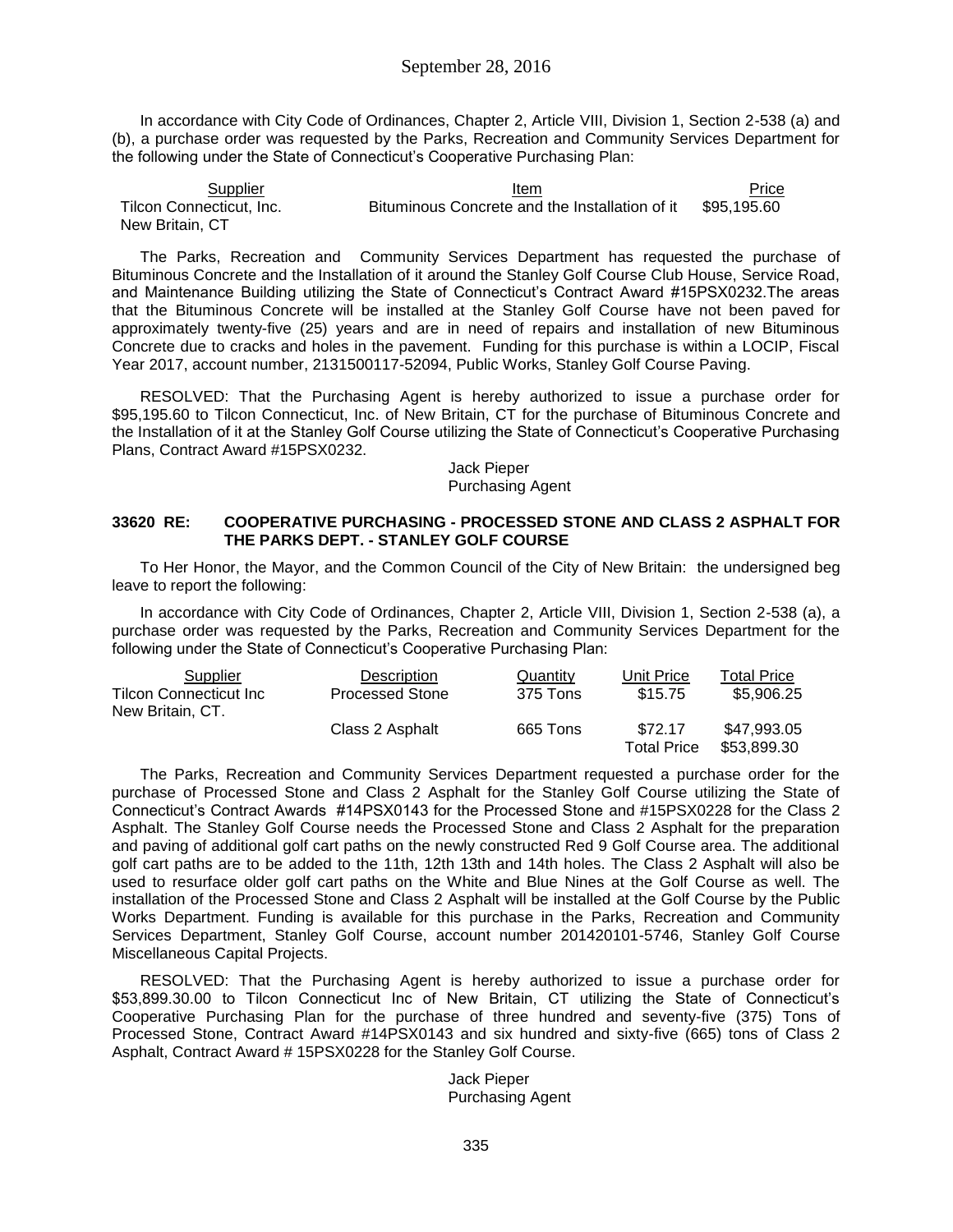#### **33621 RE: SALE OF SURPLUS AND UNREPAIRABLE FIRE EQUIPMENT**

To Her Honor, the Mayor, and the Common Council of the City of New Britain: the undersigned beg leave to report the following:

Per Resolution 33363-2, dated February 10, 2016, the Purchasing Agent reports that he and the Fire Department's Administration conducted an on-line auction for their Surplus and Unrepairable Equipment. The on-line auction services were provided by Gov-Deals at no charge to the City. Gov-Deals provides on-line auction services for vehicles and equipment only to government agencies. They provide this service to over 5,900 municipalities and state governments in 48 states. They have over 315,000 registered buyers who receive e-mails from them regarding the items that they have on their website for auction.

The money received for the sale of the Surplus Equipment was deposited into the City's General Fund Account, 001624005-4481, General and Administrative, Sale of Property.

The highest bidders for the auctioned Equipment for the months of August 2016 are on file in Town Clerk's Office. It indicates the equipment, buyer, number of bids received and the dollar amount received for the equipment sold.

The total dollar amount that the City received for the on-line auction sale of the Surplus and Unrepairable Equipment during August 2016 was \$2,344.10.

> Jack Pieper Purchasing Agent

#### **33622 RE: UNLEADED GASOLINE FOR THE PUBLIC WORKS DEPARTMENT**

To Her Honor, the Mayor, and the Common Council of the City of New Britain: the undersigned beg leave to report the following:

Public Bid No. 3874 was solicited and received in accordance with the Purchasing Ordinances of the City of New Britain for Unleaded Gasoline for the Public Works Department. Funding is available for this purchase within the Public Works Department's Account Number 001315006-5624, General Fund, Gasoline/Oil/Grease.

Invitations to bid were solicited and the bid was duly advertised in the New Britain Herald Newspaper, the City and State of Connecticut's Department of Administration Services websites and mailed to eight (8) Unleaded Gas Supplier Companies. The Purchasing Agent did not receive any letters from the Unleaded Gas Supplier Companies on the mailing list who indicated they could not provide a response to the bid request. The responses received are on file in Town Clerk's Office.

The bids were reviewed for conformance to specifications by the Public Works Administration and the Purchasing Agent. Therefore the Director of Public Works is recommending that the Bid for 87 Octane Unleaded Gasoline, at a fixed cost, be awarded to East River Energy of Guilford, CT. who submitted the lowest price per gallon. Because of the volatility of the energy market, per Resolution 31880, the Purchasing Agent was able to lock in the price and awarded the bid to East River Energy at a fixed price of \$1.6457 per gallon, that includes all taxes, for the 87 Octane Unleaded Gasoline from October 1, 2016 to September 30, 2017. This price is \$.4889 per gallon cheaper then what the City was paying for the 87 Octane Unleaded Gasoline the last time it was put out to bid.

> Jack Pieper Purchasing Agent

#### **33623 RE: NEW WATER LINES AND FAUCETS AT FAIRVIEW CEMETERY**

To Her Honor, the Mayor, and the Common Council of the City of New Britain: the undersigned beg leave to report the following: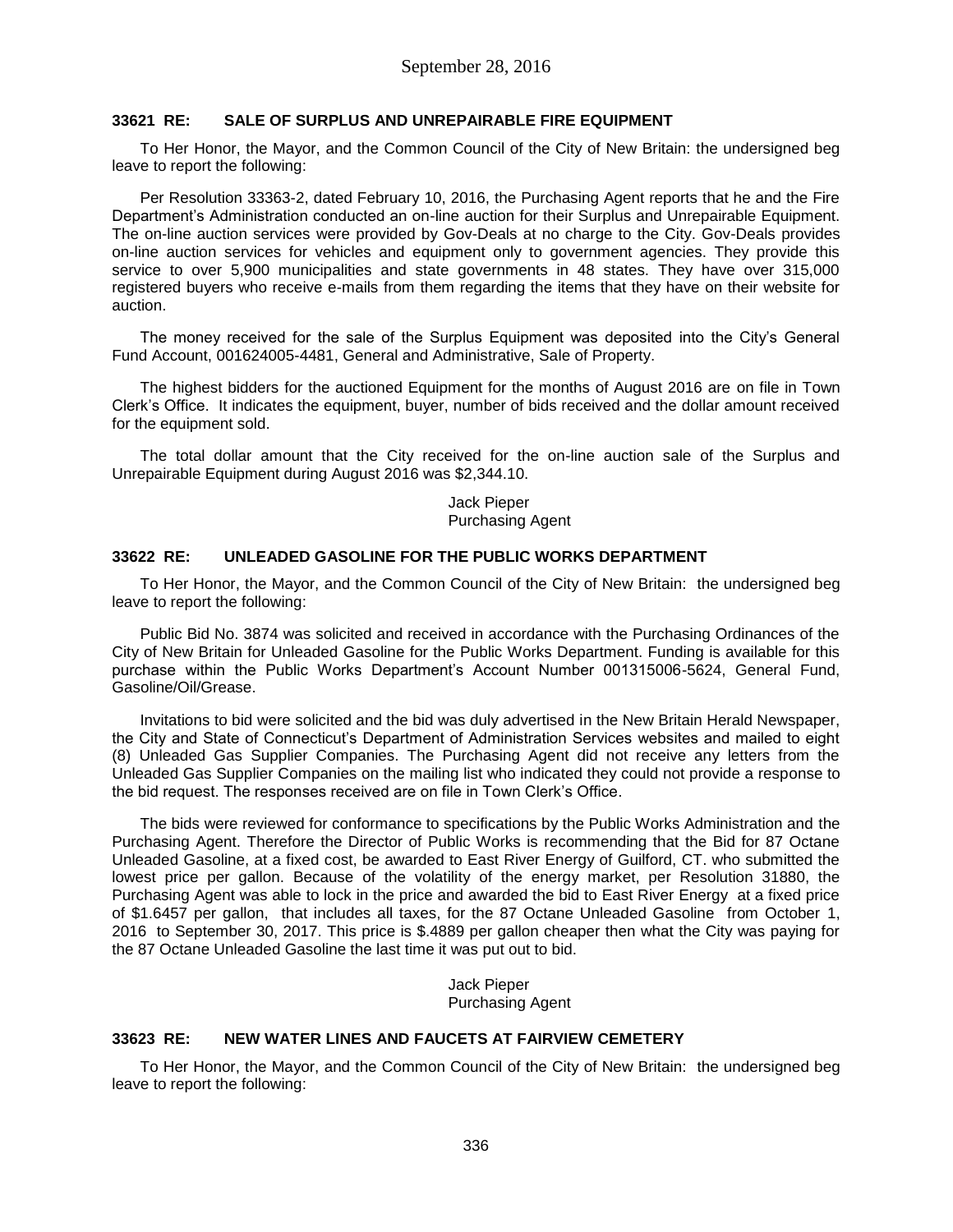Public Bid No. 3887 was solicited and received in accordance with the Purchasing Ordinances of the City of New Britain for new Water Lines and Faucets at the Fairview Cemetery for the Parks, Recreation and Community Services Department. Funding is available for this purchase within the Parks, Recreation and Community Services Department's, account number, 204419103-5454, Fairview Cemetery Water Lines, Construction Contracts.

Invitations to bid were solicited and the bid was duly advertised in the New Britain Herald Newspaper, the City and State of Connecticut's Department of Administration Services websites and mailed to twentyseven (27) Construction and Irrigation Contractors. The Purchasing Agent did not receive any letters from the Construction and Irrigation Contractors on the mailing list indicating that they could not provide a response to the bid request. The responses received are on file in Town Clerk's Office.

The bids were reviewed for conformance to specifications by the Director of the Parks, Recreation and Community Services Department Administration, the City's On-call Engineering Company associated with this project and the Purchasing Agent. Therefore the Director of the Parks, Recreation and Community Services Department is recommending that the Base Bid and Alternate 1, Granite Posts, be awarded to Suburban Sanitation Services, Inc. of Canton, CT who submitted the lowest responsible bid and met all of the bid specifications for the New Water Lines, Faucets and Granite Posts at the Fairview Cemetery. The bid results were presented to the Fairview Cemetery Commission at their September 13, 2016 meeting. At this meeting they approved the Director of the Parks, Recreation and Community Services Department's recommendation to award this bid for the New Water Lines, Faucets and Granite Posts at the Fairview Cemetery to Suburban Sanitation Services, Inc. of Canton, CT.

RESOLVED: That the Purchasing Agent is hereby authorized to issue a purchase order for \$167,031.35 and enter into a contract for the New Water Lines, Faucets and Granite Posts at Fairview Cemetery with Suburban Sanitation Services, Inc. of Canton, CT per the terms and specifications of Public Bid No. 3887.

> Jack Pieper Purchasing Agent

## **NEW BUSINESS**

### **RESOLUTIONS**

#### **33624 RE: PROPOSED AMENDMENT TO SEC. 2-911 OF THE ORDINANCES - REORGANIZATION PLAN**

*Proposed Amendment on File in Town Clerk's Office.*

Ald. Giantonio moved to accept and refer to the Committee on Administration, Finance and Law, seconded by Ald. Salerno.

Ald. Giantonio moved to suspend the rules in order to allow Mayor Stewart to present her plan to the Council, motion seconded by Ald. Carlozzi. Following the presentation Ald. Giantonio moved to return to Regular Order, seconded by Ald. Rosado. So voted. Resolution referred. Approved October 3, 2016 by Mayor Erin E. Stewart.

#### **33560-1 RE: THE SALE OF 125 COLUMBUS BLVD TO XENOLITH PARTNERS, LLC FOR NOT LESS THAN \$150,000.00**

To Her Honor, the Mayor, and the Common Council of the City of New Britain: the undersigned beg leave to recommend the adoption of the following:

WHEREAS, by Resolution No. 33560, dated July 13, 2016, the Common Council has designated POKO Partners, LLC as the developer of the property located at 125 Columbus Boulevard and authorized Mayor Erin E. Stewart to negotiate a sales price and to execute all necessary documents for the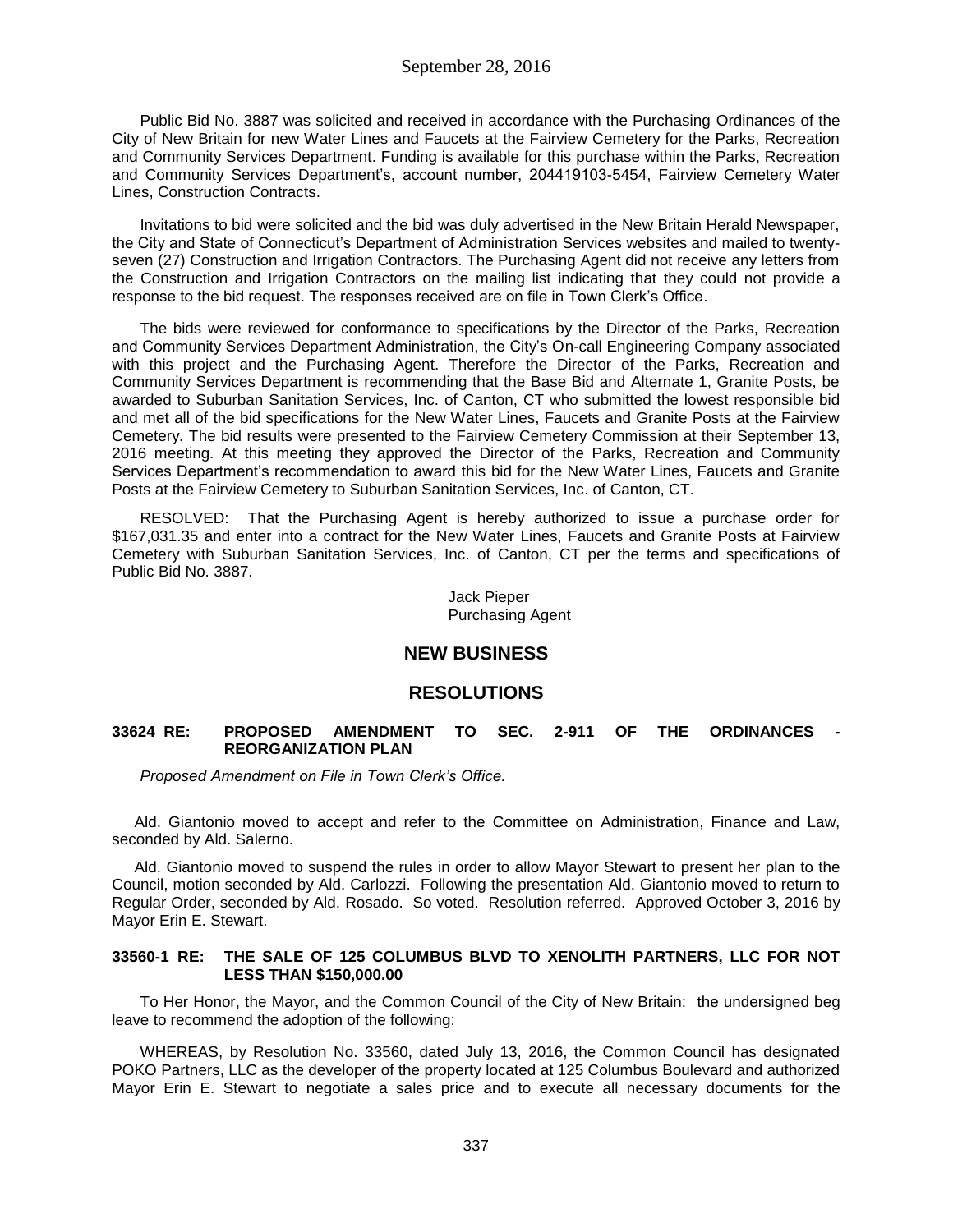development agreement and conveyance of the property, including a Purchase and Sale Agreement; AND

WHEREAS, the developer plans to create Columbus Commons, a two-phase, mixed-use development at 125 Columbus Boulevard; AND

WHEREAS, the anticipated development will include two five story L-shaped mixed-use buildings with approximately 144 residential units with an interior courtyard in addition to commercial, retail and/or office space on the first floor; AND

WHEREAS, the expected total cost of the development project is anticipated to be approximately \$58,000,000.00; AND

WHEREAS, Andrea Kretchner is a member of POKO Partners, LLC and has requested an assignment of the development project from POKO Partners, LLC to Xenolith Partners, LLC as a result of unforeseen circumstances at POKO Partners, LLC; AND

WHEREAS, all of the City's negotiations to-date have been with Andrea Kretchner who will be the principal partner of Xenolith Partners, LLC; AND

WHEREAS, pursuant to Section 2-534 of the City of New Britain Code of Ordinances, Mayor Stewart has consented to an assignment of the Purchase and Sale Agreement authorized in Resolution No. 33560 from POKO Partners, LLC to Xenolith Partners, LLC; AND

WHEREAS, Mayor Stewart has approved the sale of 125 Columbus Boulevard subject to the approval of the Common Council; now therefore be it.

RESOLVED, that the Common Council hereby approves the sale of 125 Columbus Boulevard by the City of New Britain to Xenolith Partners, LLC for the purchase price of not less than One Hundred Fifty Thousand Dollars (\$150,000.00) and further authorizes the Mayor to sign any and all documents necessary for the conveyance of said property.

#### Alderman Jamie Giantonio

Ald. Giantonio moved to accept and refer to the Committee on Planning, Zoning and Housing, seconded by Ald. Salvio. So voted. Approved October 3, 2016 by Mayor Erin E. Stewart.

#### **33625 RE: ITALIAN AMERICAN HERITAGE MONTH AND COLUMBUS DAY**

To Her Honor, the Mayor, and the Common Council of the City of New Britain: the undersigned beg leave to recommend the adoption of the following:

WHEREAS, the United States Congress, by joint resolution on April 30, 1934 and modified in 1968 (36 U.S.C. 107), as amended, proclaimed the second Monday of October of each year as "Columbus Day"; and

WHEREAS, Columbus Day has become a celebration of not only memorializing the man and his crew who journeyed to America 524 years ago, but also a day to reflect on the professional and social accomplishments of all Americans of Italian descent and their impact on American Society; and

WHEREAS, the City of New Britain is proud to be home to such a distinguished population and recognizes the accomplishments Italian American men and woman have made in fields including business, education, government, law, medicine and public safety; and

WHEREAS, in addition to a strong professional presence, Italian American fraternal organizations, including Angelo Tomasso Sr. Lodge Order Sons of Italy in America, Calabria Mia, Generale Ameglio Society, Angelo Custode Society, Campodipietra Society and Italian Heritage Foundation, Inc., have long been pillars in the New Britain community and have contributed to the rich, diverse culture of our City; NOW, THEREFORE, BE IT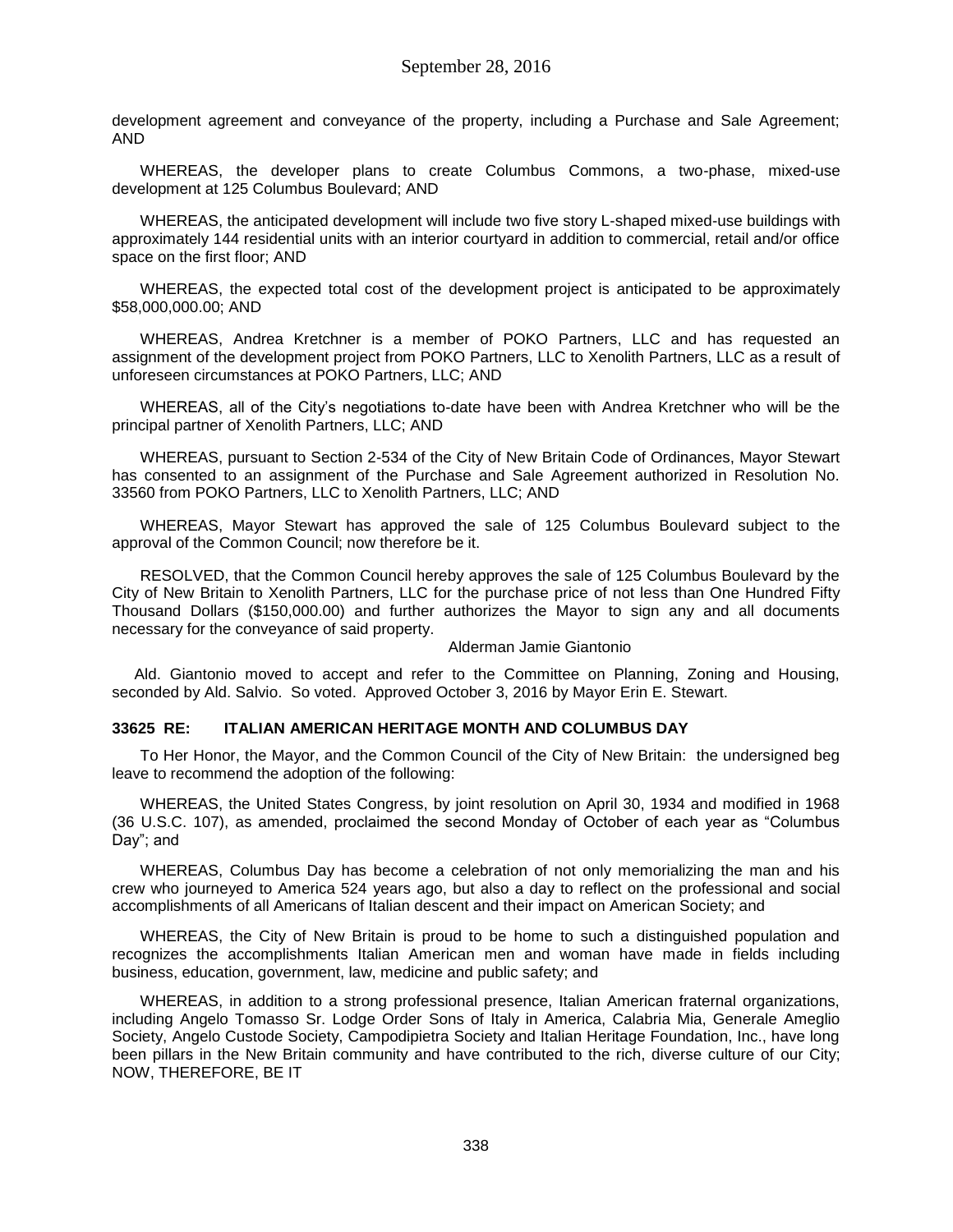RESOLVED, that the City of New Britain proclaim October 10, 2016 as Columbus Day and call upon all residents to observe this day with appropriate ceremonies and activities; AND BE IT FURTHER

RESOLVED, that the City of New Britain designates October as Italian American Heritage Month.

Alderman Carlo Carlozzi, Jr

Ald. Carlozzi moved to accept and adopt, seconded by Ald. Salvio. So voted. Approved October 3, 2016 by Mayor Erin E. Stewart

#### **33626 RE: RECEIPT OF GRANT FUNDING FROM THE STATE OF CONNECTICUT DEPT. OF PUBLIC HEALTH \$53,044.00**

To Her Honor, the Mayor, and the Common Council of the City of New Britain: the undersigned beg leave to recommend the adoption of the following:

Program Objective: to upgrade New Britain's preparedness for response to Bioterrorism (BT), other outbreaks of infectious disease and other public health emergencies. To have the infrastructure in place to perform mass vaccinations/dispensing for the entire population of the city. To prevent or minimize the effects of a public health emergency on the people of the City of New Britain.

Local Program Operation Department: Health, under the supervision of the Director.

Resolution Purpose: To approve the receipt of additional grant funding from the State of Connecticut for period 7/1/16 through 06/30/17

WHEREAS; the State Department of Public Health has notified the City that funding has been awarded in the amount of \$53,044 for the period 7/1/16 through 6/30/17.

THEREFORE, BE IT RESOLVED, that The Mayor is authorized to sign any necessary and appropriate agreements in order to secure the use of such funds for said program. This approval may be so indicated by the Town Clerk signing and attesting to this resolution; and BE IT FURTHER

RESOLVED, that the amount of \$53,044 be appropriated into Special Revenue Fund #245, Bioterrorism Planning Program as follows:

Public Health Preparedness (1) Revenue:

| NEVELIUE.<br>245522153-4222 | State of CT - BT                                                       | \$53,044          |
|-----------------------------|------------------------------------------------------------------------|-------------------|
| Expenditures:               |                                                                        |                   |
| 245522153-5121              | <b>Full Time Salaries</b>                                              | \$13,904          |
| 245522153-5876              | Administration                                                         | S<br>500          |
| 245522153-5611              | <b>Office Supplies</b>                                                 | \$<br>1,000       |
| 245522153-5337              | Training & Education / Drills                                          | \$<br>500         |
| 245522153-5331              | <b>Professional Services</b>                                           | \$36,140          |
| 245522153-5659              | <b>Operating Materials &amp; Supplies</b><br><b>Total Expenditures</b> | 1,000<br>\$53,044 |
|                             |                                                                        |                   |

Alderman Jamie Giantonio Alderman Robert Smedley

Ald. Smedley moved to accept and adopt, seconded by Ald. Collins. So voted. Approved October 3, 2016 by Mayor Erin E. Stewart

#### **33628 RE: AGREEMENT FOR SERVICES WITH EMS FOR BIOTERRORISM/EMERGENCY PREPAREDNESS PLANNING PROGRAM**

To Her Honor, the Mayor, and the Common Council of the City of New Britain: the undersigned beg leave to recommend the adoption of the following: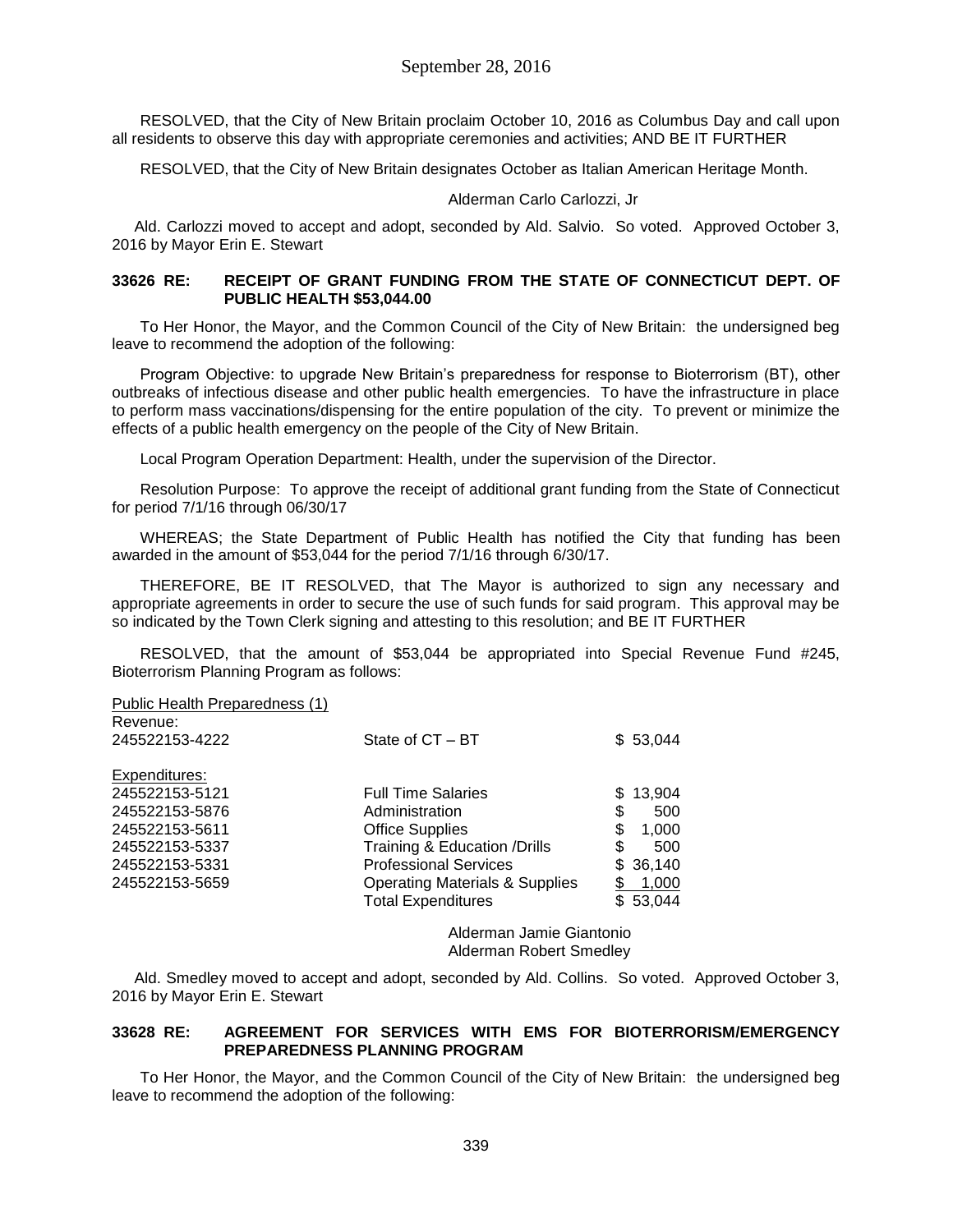Whereas, a budget within special revenue fund #245 was established for the Bioterrorism/ Emergency Preparedness Planning Program, which includes available funding for an Emergency Preparedness Coordinator, and

Whereas, the monies accepted by the Health Department for the administration of the grant require us to complete the grant deliverables. These include the development, planning and exercising of local and regional emergency preparedness and response plans, and

Whereas, monies are available within this fund to cover the cost of hiring New Britain Emergency Medical Services to assist with Emergency Planning for the Health Department, and

Whereas, New Britain Emergency Medical Services, is the lead 9-1-1 response agency for the City's comprehensive Emergency Medical Services System and has been actively involved in emergency preparedness planning on a local, regional and statewide level. New Britain Emergency Medical Services is highly qualified to perform in this role for the Health Department.

THEREFORE BE IT RESOLVED that the Purchasing Agent, or his designee, is hereby authorized to execute an agreement for services with New Britain Emergency Medical Services for the above services, for the grant period (9/9/16 thru 8/8/17) at a cost of \$36,140, with the option to extend the contract for a period of one year for the above services. And, BE IT FURTHER

RESOLVED that the compensation come from special revenue fund #245 budget, Public Health Preparedness Planning.

> Alderman Jamie Giantonio Alderman Robert Smedley

Ald. Smedley moved to accept and adopt, seconded by Ald. Hargraves. So voted. Approved October 3, 2016 by Mayor Erin E. Stewart

#### **33629 RE: FUNDING FOR THE STATE OF CONNECTICUT - HEALTH PER CAPITA**

To Her Honor, the Mayor, and the Common Council of the City of New Britain: the undersigned beg leave to recommend the adoption of the following:

The City of New Britain Health Department routinely receives state funding which must be utilized to augment local appropriations provided for public health purposes. These funds are appropriated in the City's special revenue account structure under the Health Per Capita allocation.

Local Program Operation Department: Health Department, under the supervision of the director.

Resolution Purpose: To formally accept and appropriate funding from the State of Connecticut within the City's Health Per Capita special revenue fund account structure.

WHEREAS, the City has been allocated new funding for the period of July 1, 2016 through June 30, 2017 in the amount of \$76,331 and

WHEREAS, under the terms of the grant, the City is allowed to carryover unexhausted funds into the new fiscal year. At the end of fiscal year 2016, this amounted to \$80,537.

WHEREAS, also, under the terms of the agreement, the City is allowed to transfer monies between line items to further augment local appropriations as needed and

WHEREAS, the State of Connecticut has previously approved these line items transfers. THEREFORE BE IT,

RESOLVED, that the fund balance of \$80,537 from Fiscal Year 2016 be transferred into the Health Per Capita revenue and BE IT FURTHER

RESOLVED, that the entire amount of \$156,868 be appropriated within the City's special revenue account structure as follows: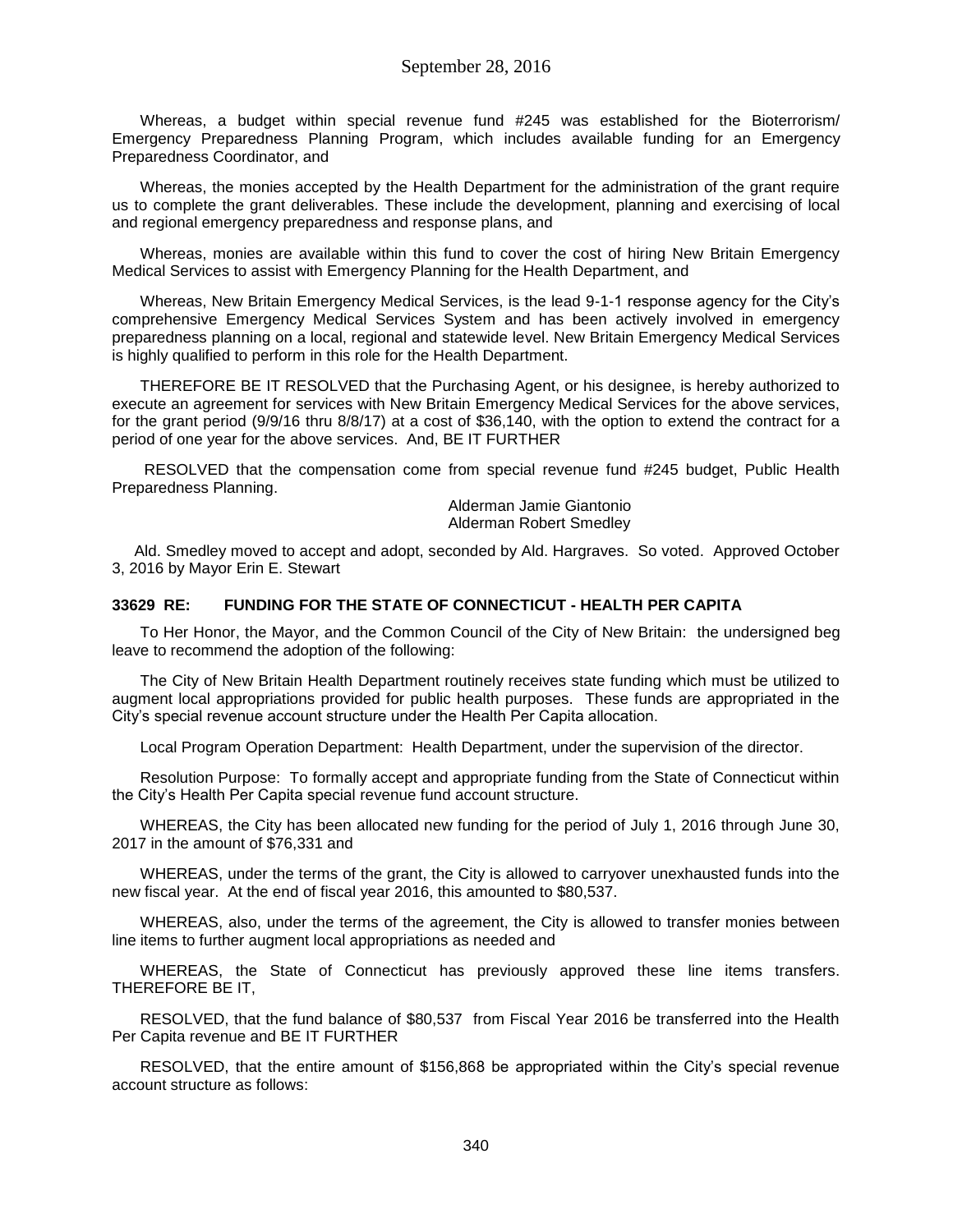| Revenue:<br>287522171-4222<br>287522171-4571<br><b>Total Revenue</b> | Revenue – State of CT<br>Revenue - Fund Balance | \$76,331<br>\$80,537<br>\$156,868 |
|----------------------------------------------------------------------|-------------------------------------------------|-----------------------------------|
| Expenditures:                                                        |                                                 |                                   |
| 287522171-5657                                                       | <b>Educational Materials</b>                    | 5,506<br>S                        |
| 287522171-5121                                                       | <b>Full Time Salaries</b>                       | \$46,074                          |
| 287522171-5124                                                       | Part Time Salaries *                            | \$70,917                          |
| 287522171-5231                                                       | <b>Fringe Benefits</b>                          | \$16,871                          |
| 287522171-5645                                                       | <b>Books and Periodicals</b>                    | \$<br>500                         |
| 287522171-5435                                                       | <b>Bldg., Rent and Utilities</b>                | \$<br>3,000                       |
| 287522171-5527                                                       | Malpractice Insurance                           | \$<br>1,000                       |
| 287522171-5652                                                       | <b>Office Supplies</b>                          | \$<br>4,000                       |
| 287522171-5618                                                       | <b>Medical Supplies</b>                         | \$<br>3,000                       |
| 287522171-5740                                                       | Equipment                                       | \$<br>4,500                       |
| 287522171-5125                                                       | <b>Student Interns</b>                          | \$<br>1,500                       |
| <b>Total Expenditures</b>                                            |                                                 | \$156,868                         |

Notes:

\*Existing part time temporary positions funded through Health Per Capita Grant in previous years.

Alderman Jamie Giantonio Alderman Robert Smedley

Ald. Smedley moved to accept and adopt, seconded by Ald. Polkowski. So voted. Approved October 3, 2016 by Mayor Erin E. Stewart.

#### **33630 RE: FUNDING FROM STATE OF CT DEPT. OF PUBLIC HEALTH - LEAD POISONING PREVENTION AND CONTROL PROGRAM \$31,130**

To Her Honor, the Mayor, and the Common Council of the City of New Britain: the undersigned beg leave to recommend the adoption of the following:

Program Objective: To accommodate changes to the CT General Statutes related to lead poisoning and prevention that went into effect on January 1, 2009. In response, the Legislature made changes to Public Act 07-02 that include allocated funds for use by local health departments to assist in responding to an anticipated increase in case numbers and to support new lead activities. The new lead activities will include: referrals to medical providers for blood lead screening of children who are at risk for lead, environmental health case-management services for such children, and education for parents of these children.

Local Program Operation Department: Health, under the supervision of the Director.

Resolution Purpose: To approve the receipt of additional funding from the State of Connecticut Department of Public Health through this subcontract with the New Britain Health Department.

WHEREAS; the State Department of Public Health, through this subcontract, has notified the City that funding in the amount of \$31,130 has been awarded to the New Britain Health Department for fiscal year 7/1/16 through 6/30/17.

WHEREAS; the New Britain Health Department will utilize these funds to monitor blood lead screening of children who are at risk for lead poisoning and provide public health case-management services for such children and education to parents of such children,

THEREFORE BE IT RESOLVED, that The Mayor be authorized to sign the contract agreement for this program. And

RESOLVED, that the amount of \$31,130 be appropriated into the Health Per Capita Fund, Lead Poisoning Prevention and Control Program as follows: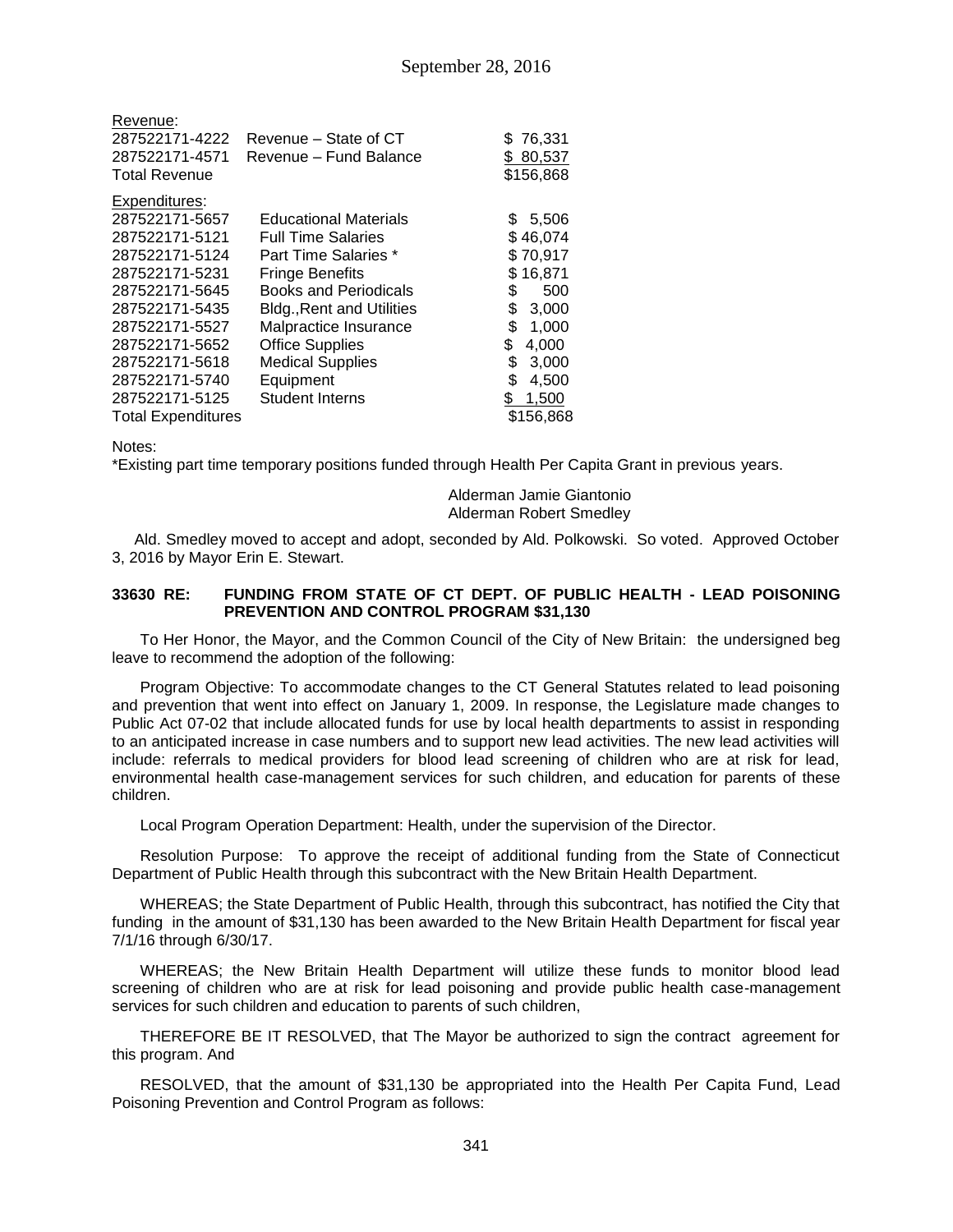| Revenue:<br>287522172-4222 | State of CT - CADH             | \$31,130  |
|----------------------------|--------------------------------|-----------|
| Expenditures:              |                                |           |
| 287522172-5121             | <b>Full-Time Salaries</b>      | \$27,731  |
| 287522172-5231             | Medicare                       | \$<br>402 |
| 287522172-5657             | Programs/Educational Materials | \$<br>397 |
| 287522172-5611             | <b>Office Supplies</b>         | \$<br>300 |
| 287522172-5331             | Contractual                    | \$2,300   |
|                            | <b>Total Expenditures</b>      | \$31,130  |
|                            |                                |           |

Alderman Jamie Giantonio Alderman Robert Smedley

Ald. Smedley moved to accept and adopt, seconded by Ald. Black. So voted. Approved October 3, 2016 by Mayor Erin E. Stewart.

#### **33631 RE: FUNDING FROM THE STATE OF CT. DEPT. OF PUBLIC HEALTH – OBESITY IN SCHOOL AGE CHILDREN - \$25,114.00**

To Her Honor, the Mayor, and the Common Council of the City of New Britain: the undersigned beg leave to recommend the adoption of the following:

Program Objective: To assess the prevalence and demographics of obesity in school age children at preschool, kindergarten, 6<sup>th</sup> grade and 9<sup>th</sup> grade in the City of New Britain. Health Department nurses will extract data from existing Health Assessment forms.

Local Program Operation Department: Health, under the supervision of the Director.

Resolution Purpose: To approve the receipt of grant funding from the State of Connecticut for the grant period of October 1, 2016 – September 30, 2017 for the New Britain Health Department.

WHEREAS; the State of Connecticut Department of Public Health has granted the City of New Britain funding in the amount of \$25,114 for the period 10/1/2016 through 9/30/17.

WHEREAS; these funds are to be used by the New Britain Health Department to identify clients with health-associated risk factors NOW THEREFORE BE IT

RESOLVED, that the Mayor, Erin Stewart, be authorized to sign any necessary and appropriate agreements in order to secure the use of such funds. BE IT FURTHER

RESOLVED, that the monies in the amount of \$25,114 be appropriated within a special revenue fund as follows:

| REVENUE:                  |                              |           |
|---------------------------|------------------------------|-----------|
| 234522170-4222            | Revenue - St of CT           | \$25,114  |
| <b>EXPENDITURES:</b>      |                              |           |
| 234522170-5124            | <b>Part Time Salaries</b>    | \$14,410  |
| 234522170-5231            | Medicare                     | \$<br>157 |
| 234522170-5611            | <b>Office Supplies</b>       | \$<br>547 |
| 234522170-5331            | <b>Professional Services</b> | 10,000    |
| <b>Total Expenditures</b> |                              | \$25,114  |

Alderman Jamie Giantonio Alderman Robert Smedley

Ald. Smedley moved to accept and adopt, seconded by Ald. Giantonio. So voted. Approved October 3, 2016 by Mayor Erin E. Stewart.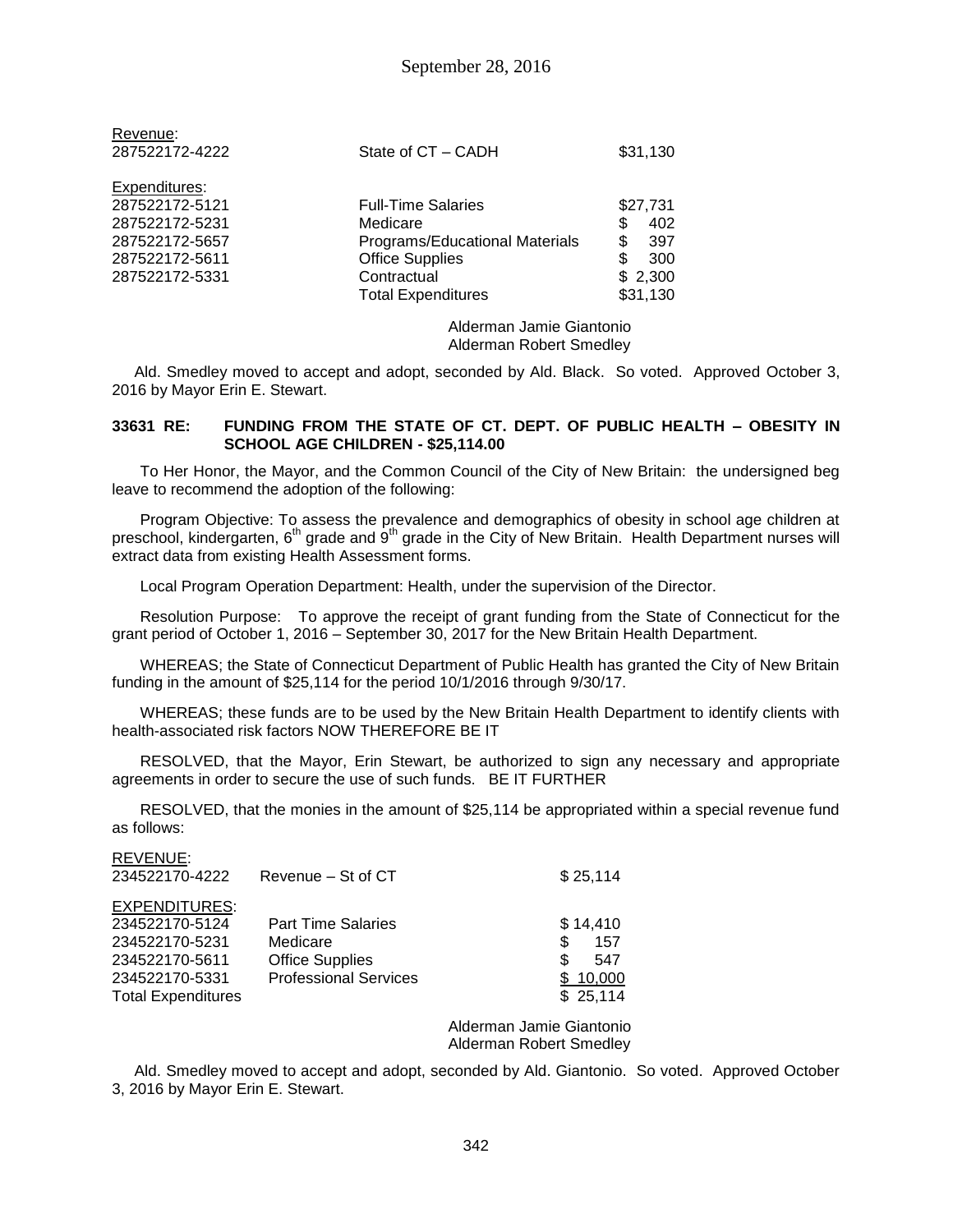#### **33632 RE: GRANT FROM STATE OF CONNECTICUT \$13,223.00 – MINIMIZING THE RISK OF SPREADING SEXUALLY TRANSMITTED DISEASES**

To Her Honor, the Mayor, and the Common Council of the City of New Britain: the undersigned beg leave to recommend the adoption of the following:

Program Objective: minimizing the risk of spreading sexually transmitted diseases through awareness, identification, treatment and intervention. Grant funded personnel perform services within the Health Department and throughout the City of New Britain in order to promulgate the program plan. The initial year of grant funding was July 1980.

Local Program Operation Department: Health, under the supervision of the Director.

Resolution Purpose: to provide notification that the grant has been continued through June 30, 2017, and to approve receipt of funding.

WHEREAS, the control of sexually transmitted diseases remains a core public health function in the City of New Britain and

WHEREAS; the New Britain Board of Health runs a Sexual Health Center which has conducted prevention and control programs for sexually transmitted diseases (STDs) for many years, and

WHEREAS; the State Department of Public Health has notified the City that funding comprised of State and Federal funds, is being provided at \$13,223 for fiscal year 2016-2017

THEREFORE BE IT RESOLVED, that The Mayor be authorized to sign any necessary and appropriate agreements in order to secure the use of such funds for said program and

BE IT FURTHER RESOLVED, that the Special Revenue Fund, STD Control Program #280 for the purpose of recording all income and expenditure activity and reflect an authorized expenditure budget of \$13,223 and an anticipated income from the State of Connecticut of \$13,223 for fiscal year 07/01/16 through 06/30/17.

| Revenues:      | FY 2016/17                |              |
|----------------|---------------------------|--------------|
| 280522154-4222 | St of CT                  | \$13,223.00  |
| Expenditures:  |                           |              |
| 280522154-5124 | <b>P/T Salaries</b>       | \$12,429.00  |
| 280522154-5231 | Medicare                  | S<br>174.00  |
| 280522154-5876 | Administration            | \$<br>500.00 |
| 280522154-5810 | Fees & Membership         | 120.00       |
|                | <b>Total Expenditures</b> | \$13,223.00  |
|                |                           |              |

Alderman Jamie Giantonio Alderman Robert Smedley

Ald. Smedley moved to accept and adopt, seconded by Ald. Sanders. So voted. Approved October 3, 2016 by Mayor Erin E. Stewart.

#### **33633 RE: FUNDS FROM NORTH CENTRAL AREA AGENCY ON AGING TO THE HEALTH DEPT. - \$3,620 FOR ZUMBA GOLD FOR SENIORS**

To Her Honor, the Mayor, and the Common Council of the City of New Britain: the undersigned beg leave to recommend the adoption of the following:

Program Objective: To provide a community based exercise program to seniors in New Britain, whom otherwise may not receive these services. Funds will be used for a certified exercise instructor to conduct Zumba Gold for Seniors on a weekly basis at the New Britain Senior Center from October 1, 2016 through September 30, 2017.

Local Program Operation Department: Health, under the supervision of the Director.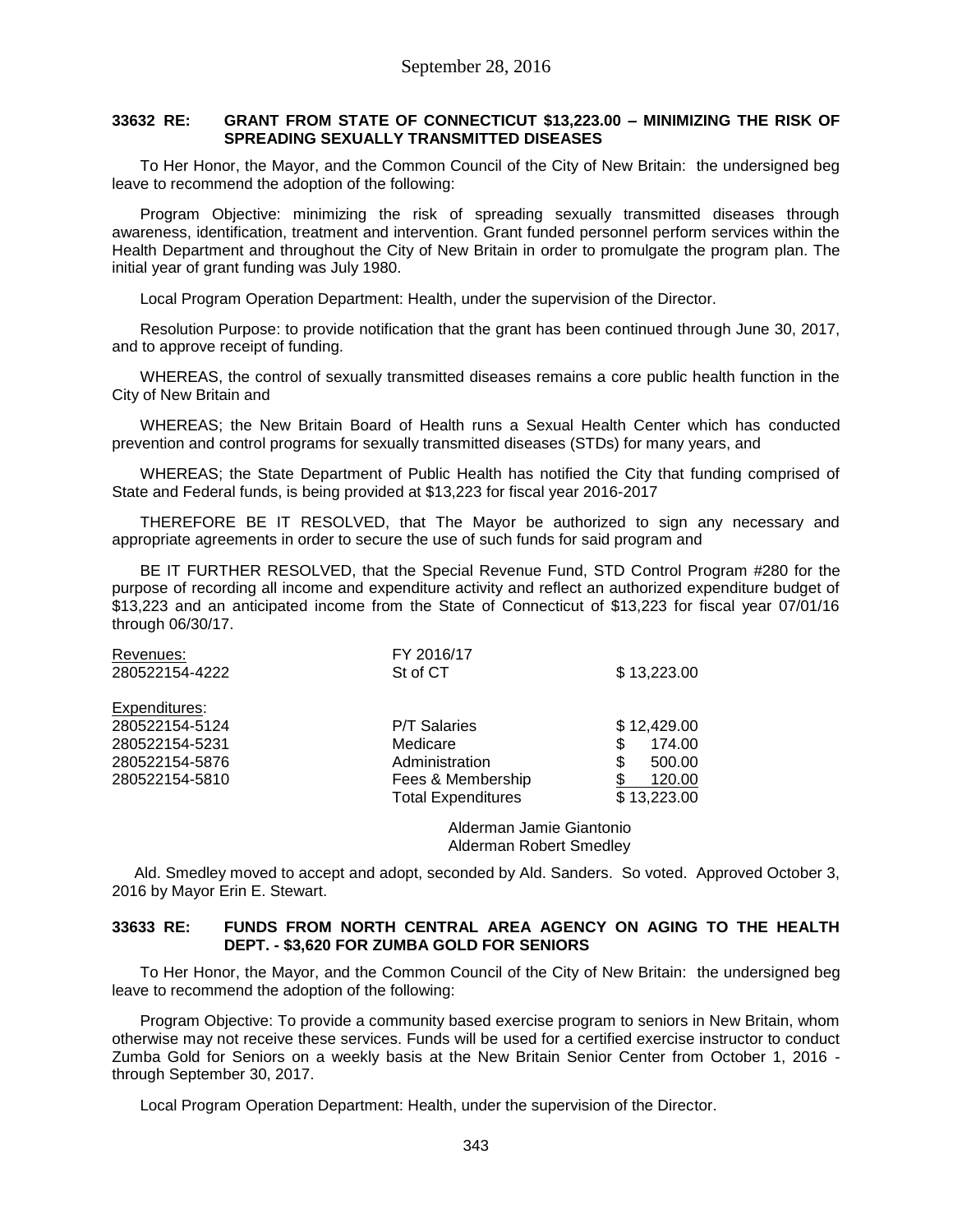WHEREAS; The New Britain Health Department is committed to providing education and prevention activities for City seniors

WHEREAS; The North Central Area Agency on Aging (NCAAA) has made available \$3,620 of Title III-D funds for the Health Department's Zumba Gold for Seniors.

THEREFORE, BE IT RESOLVED, that The Director of Health is authorized to sign any necessary and appropriate agreements in order to secure the use of such funds for said program and

BE IT FURTHER RESOLVED, that the monies in the amount be appropriated within a special revenue fund as follows:

| Revenues:      |                                           |                    |
|----------------|-------------------------------------------|--------------------|
| 234522161-4512 | NCAAA Revenue - Donation<br>Total Revenue | \$3,620<br>\$3,620 |
| Expenditures:  |                                           |                    |
| 234522161-5331 | <b>Professional Services</b>              | \$3,620            |
|                | <b>Total Expenditures</b>                 | \$3,620            |
|                | Alderman Jamie Giantonio                  |                    |

Alderman Robert Smedley

Ald. Smedley moved to accept and adopt, seconded by Ald. Salerno. So voted. Approved October 3, 2016 by Mayor Erin E. Stewart.

#### **33634 RE: CONSULTING ENGINEERING ASSISTANCE FOR THE PUBLIC WORKS UTILITIES DIV.**

To Her Honor, the Mayor, and the Common Council of the City of New Britain: the undersigned beg leave to recommend the adoption of the following:

WHEREAS, the City of New Britain owns and operates a Municipal Separate Storm Sewer System("MS4") under the General Permit for the Discharge of Storm water from Small Municipal Separate Storm Sewer Systems ("MS4 Permit") issued by the Connecticut Department of Energy and Environmental Protection ("CTDEEP"); and,

WHEREAS, the City is required to respond to an EPA Request for Information Pursuant to Section 308 of the Clean Water Act; and,

WHEREAS, the Public Works Utilities Division needs Consulting Engineering Assistance to prepare these plans, programs and annual reports; and,

WHEREAS, these professional services are in their nature unique and not subject to competition; and,

WHEREAS, CDM Smith of East Hartford, CT. has the qualifications and institutional knowledge of the City's sewer systems unique to this project; and

WHEREAS, the funding for the Consulting Engineering Assistance is in the Public Works Utilities Division's account 0082748814-5453, Engineering/Appraisals; and

NOW, THEREFORE, BE IT RESOLVED that the Common Council authorizes the Purchasing Agent to issue a Purchase Order for \$148,000.00 to CDM Smith of East Hartford, CT. for Consulting Engineering Assistance for the Public Works Utilities Division.

> Alderman Don Naples Common Council Liaison Public Works Department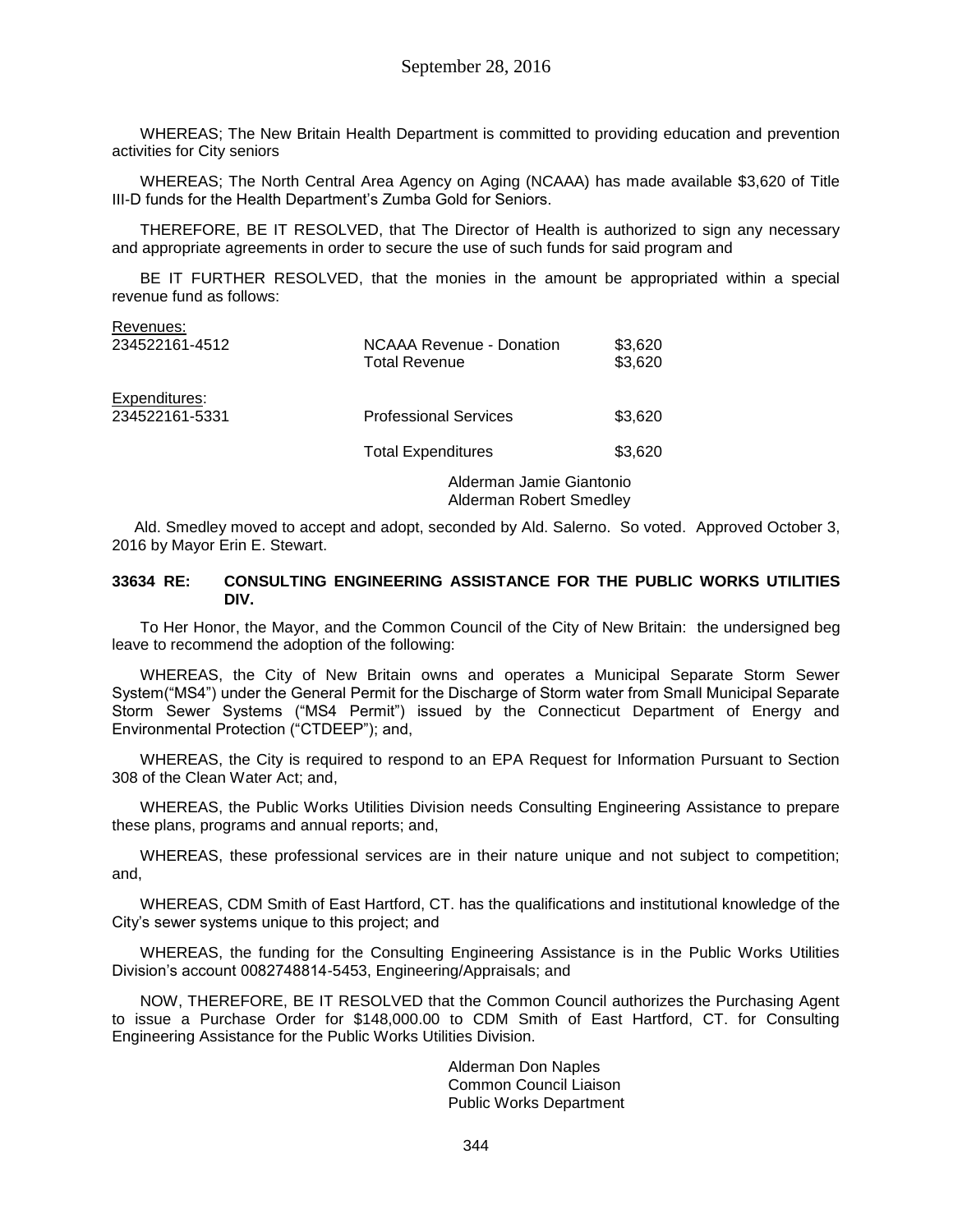Alderman Jim Sanders, Jr. Common Council Liaison Public Works Department

Ald. Polkowski recused himself due to a possible conflict of interest – he is an employee of the Public Works Dept. and is working on the project. Ald. Naples moved to accept and adopt, seconded by Ald. Sanders. So voted. Approved October 3, 2016 by Mayor Erin E. Stewart

Ald. Polkowski returned to the Chambers.

#### **33635 RE: PROPOSED AMENDMENT TO SECTION 12-22 (J) OF THE ORDINANCES REGARDING DEFERRAL ASSESSMENTS**

*Proposed Amendment on File in Town Clerk's Office.*

Ald. Giantonio moved to accept and refer to the Committee on Administration, Finance and Law, seconded by Ald. Salerno. So voted. Approved October 3, 2016 by Mayor Erin E. Stewart.

There being no further business to come before the Council, Ald. Sanders moved to adjourn, seconded by Ald. Rosado. So voted. Meeting adjourned at 7:56 p.m.

ATTEST: Mark H. Bernacki, City Clerk